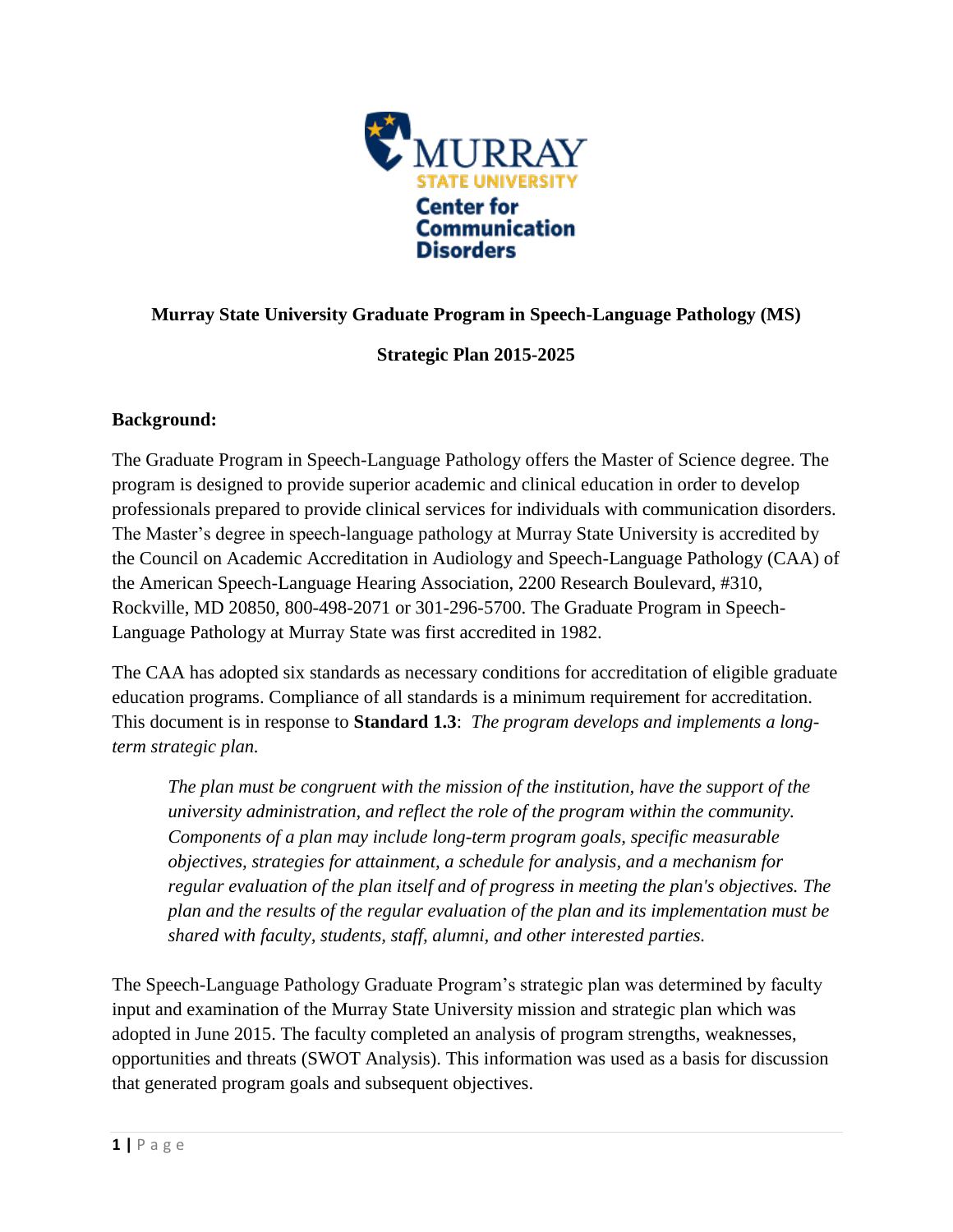# **Results of the SWOT Analysis:**

#### **Strengths**

- Caring, dedicated and expert faculty and staff
- Quality of the curriculum
- Quality of the students
- State of the art clinical equipment and materials
- University, college, academic unit and community support of the program
- Independent academic unit
- Participation of academic faculty in service delivery and clinical supervision
- Employer base continues to grow ensuring employment market for graduates
- Strong advising resources
- Student-centered learning
- Partnerships with local schools and medical settings
- Collegial relationships with other universities across the state
- SACS accreditation of University
- Clean and safe campus
- Class size supports student engagement and active learning as well as individualized instruction

#### **Weaknesses**

- Personnel issues including unfilled lines
- Faculty workloads
- Limited distance education opportunities for students
- No marketing plan for achieving regional recognition of program
- No formal mechanism (other than working with the development office) for maintaining relationships with alumni
- No formal mechanism for recruiting a diverse student body
- Constraints on space and areas of the infrastructure that require modernization
- The rural location of the University creates unique challenges for program growth and student recruitment

# **Opportunities**

- To serve additional students and clinical populations
- For interdisciplinary collaborations consistent with treatment and research models
- For distance learning or alternative instruction
- To develop and maintain connections with alumni
- To enhance use of student assessment results to improve program quality
- To seek additional sources of revenue
- To acquire departmental status on the Murray State University campus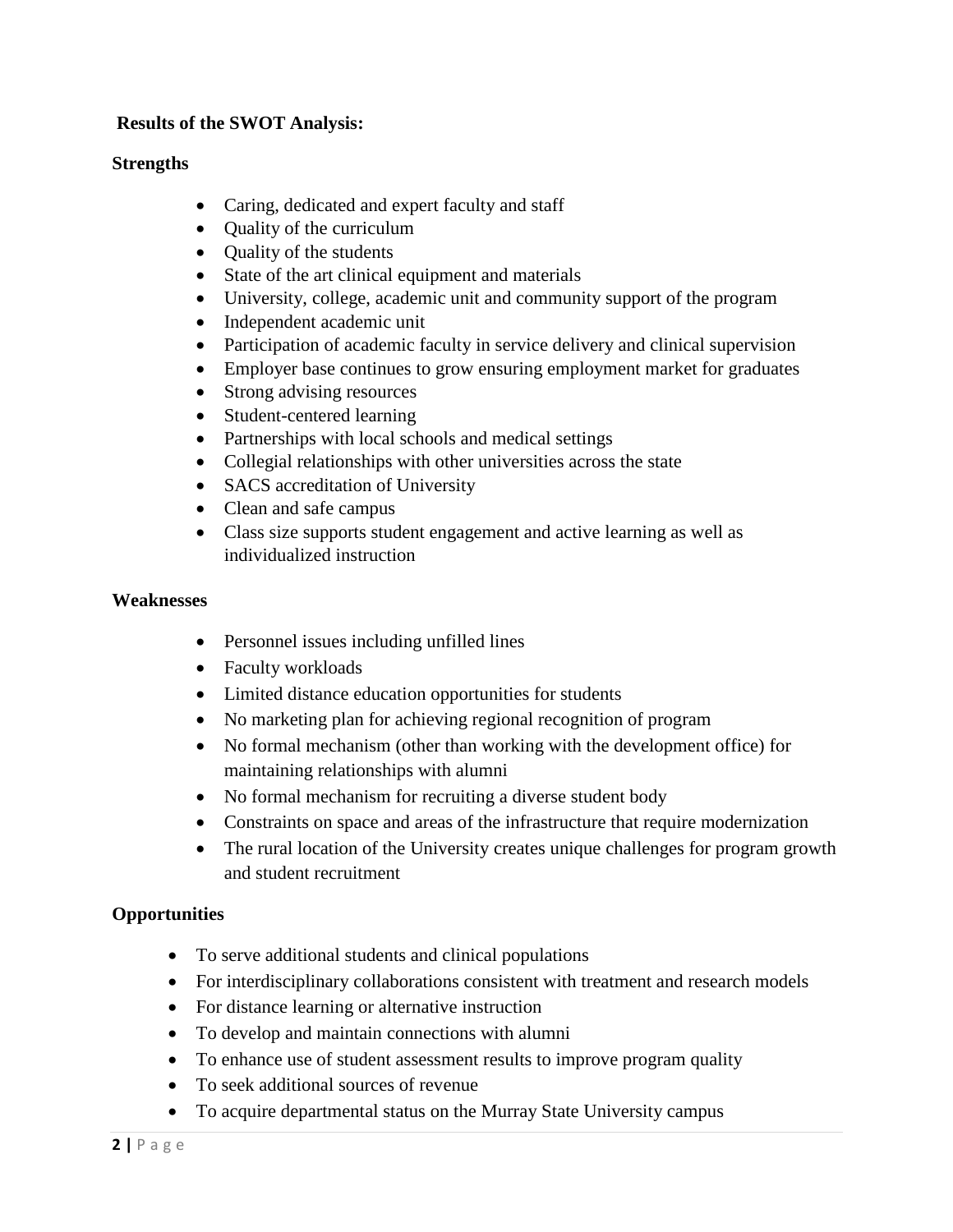# **Threats:**

- Decreased funding for higher education at state and national levels
- Economic uncertainty and decline
- Increased competition for top-tier applicants
- Compromising quality while pursuing growth
- Academic director/program director is on a 9-month appointment, leaving the unit without leadership during the summer months
- Limited funding opportunities for graduate students may negatively impact the quality and diversity of the applicant pool
- Differential tuition structure at the University level may impact our ability to recruit students outside the commonwealth decreasing the quality and diversity of the applicant pool
- Ability to hire doctoral level faculty<sup>1</sup>

# **Vision Statement**:

The Graduate Program in Speech-Language Pathology at Murray State University aspires to be recognized throughout Kentucky and surrounding regions for superior academic and clinical education of speech-language pathologists, provision of clinical services for individuals with communication disabilities, and advancement of the development of practitioners and researchers. The vision of the members of the Center for Communication Disorders Program is reflected by our commitment to the values of excellence, service, and collegiality. Our culture embeds rigorous training within relevant opportunities to support student success during their time at Murray State University and beyond.

# **Mission Statement:**

The mission of the Graduate Program in Speech-Language Pathology is to prepare highly competent speech-language pathologists by providing quality academic and clinical education in order to prepare students to function within the profession and serve as a resource for communication disorders throughout the region.

 $\overline{\phantom{a}}$ 

<sup>&</sup>lt;sup>1</sup> The 2014 CSD Education Survey for the 2013-2014 year showed that of the 83% of institutions providing data, of the 204 faculty searches conducted, 106 were filled with research doctorate in CSD, 12 with a research Doctorate in Another Discipline, 7 with a Clinical Doctorate in CSD, 35 with a Master's in CSD, 15 filled with part-time personnel with or without Research Doctorate, leaving 52 positions unfilled.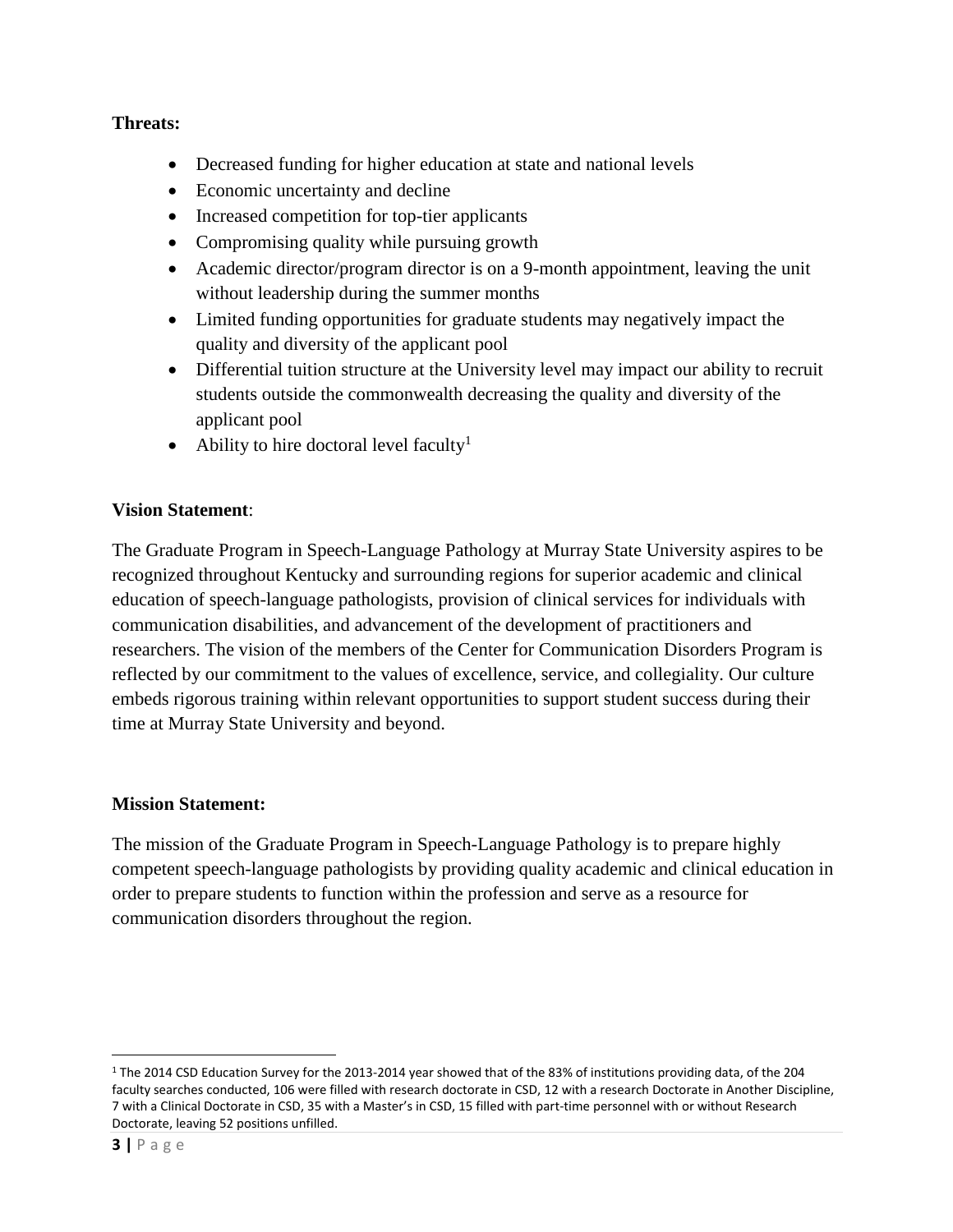## **Envisioned Future Scenario in 2025**

The Graduate Program in Speech-Language Pathology has enhanced and sustained a culture of academic excellence which provides the highest quality of graduate instruction. We have contributed to improvements in addressing communication development and disabilities across the lifespan that have enhanced the quality of life for individuals across the Commonwealth. We have maintained and promoted a culture of acceptance, diversity, inclusion and engagement among students, faculty, staff and clients. Our faculty and student accomplishments attract toptier students from across the country. Under the guidance of faculty who possesses expertise, students explore both theory and practice in courses that prepare them to meet the needs of the breadth of populations who experience communication disorders. Students are prepared for successful careers and have a commitment to participation in service and scholarly activities at the local, state and national levels. Alumni will have a desire to work collaboratively with program faculty to contribute to program excellence in a number of ways that ensures the quality and currency of the program. The program has grown strategically permitting the recruitment and retention of expert faculty and students and is housed in a state of the art facility that affords cutting edge equipment and materials.

The goals set forth in this plan are aligned with the University vision and strategic plan that focuses on growth with a desire to further the University with accomplishments associated with academic excellence, student success, research and scholarly activities, and engagement. These goals are consistent with the mission of the College of Education and Human Services which is dedicated to the preparation of leaders for successful careers that positively impact communities as advocates and practitioners, through student-centered, authentic and engaging academic programs. Our goals also reflect the integrated activities of the faculty and staff of the Center for Communication Disorders in delivery of the undergraduate and graduate curriculum and the operation of the Murray State University Speech & Hearing Clinic**.** 

#### **Focus Areas:**

- **Advancing a culture of academic excellence:** It is our desire to enhance and sustain a high-quality of curriculum that includes a breadth of clinical opportunities that prepare our current and future students to be competent scholars and professionals.
- **Improving the quality of life for the western Kentucky communities and the commonwealth through engagement:** It is our desire to make contributions to the commonwealth that support and improve the lives of individuals with communication disabilities by meeting critical needs in graduate education and training and access to speech-language pathology and audiology services.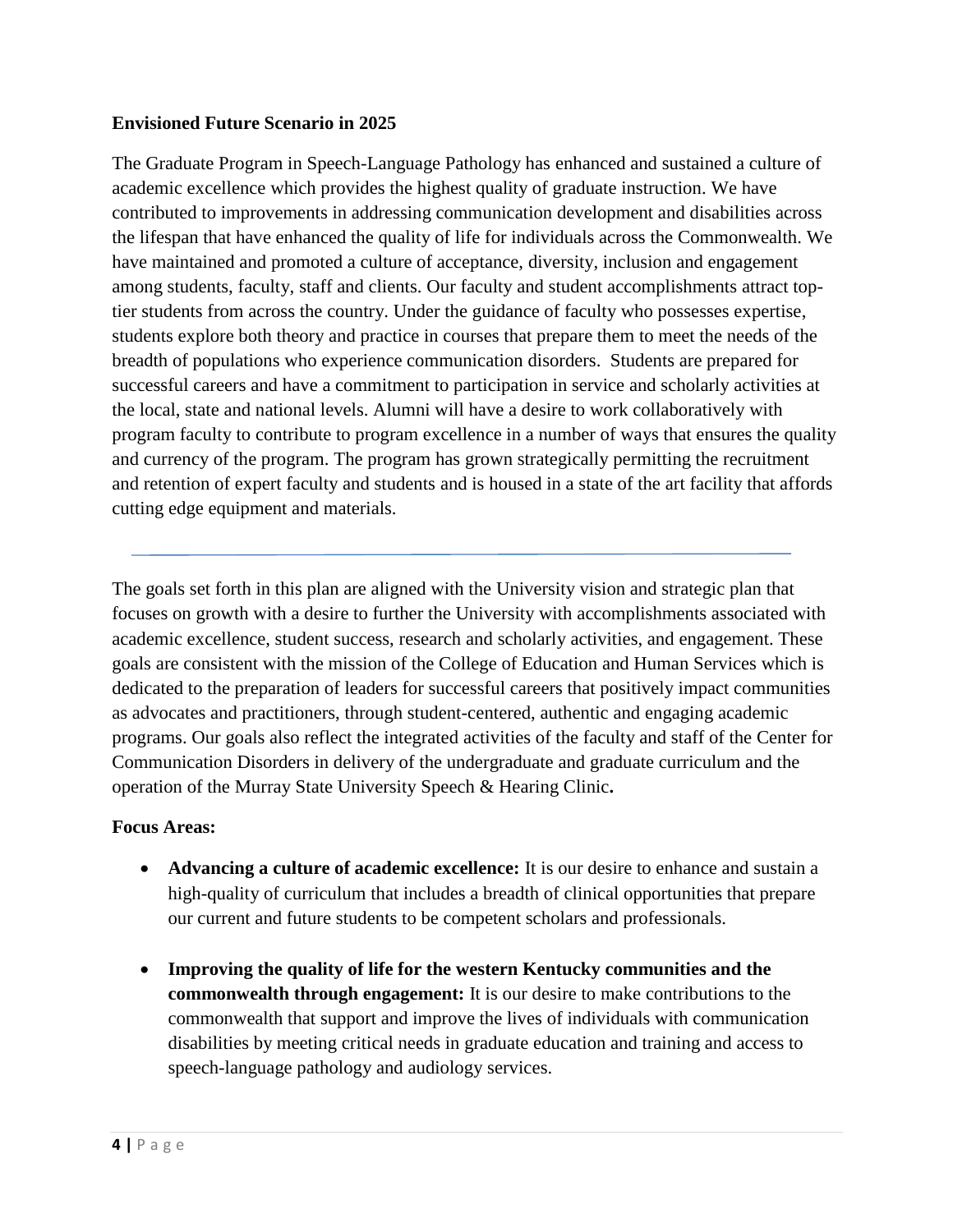# **Focus Area: Advancing a Culture of Academic Excellence**

Outcome: Hire and support a compliment of nine full time faculty dedicated to the program, with at least 4 tenure/tenure track faculty with terminal degrees all who are committed to excellence in innovative teaching, research and service to the academic unit, university and community.

Indicators of Success:

- 1) Hire an individual as a regular employee for the lecturer position by July 1, 2016.
- 2) Fill Assistant Professor position by July  $1<sup>st</sup> 2016$ .

# Strategies for Attainment:

Work with administration to fill the positions with the strongest applicants. Responsibilities: The academic director will collaborate with the faculty and the Dean, as well as the search committee to develop recruitment plans using a variety of mechanisms as well as oversee paperwork necessary to approve offers and secure candidates.

Outcome: The Murray State University Graduate Program in Speech-Language Pathology is recognized as one of the top programs in the nation for student centered learning and breadth of clinical training opportunities at a regional comprehensive university.

Indicators of success:

- 3) Increased diversity of the graduate applicant pool by 10% for underrepresented groups by 2017.
- 4) Enhance visibility of student and faculty success at the University and State level to increase awareness of the efforts and opportunities to reduce communication disabilities in the commonwealth and beyond by fall 2018.
- 5) Install a state of the art video-recording system in the clinic to use for clinical teaching by fall 2018.
- 6) Use developmentally appropriate integrated case study instruction across the curriculum, with full implementation by fall 2019.
- 7) Attain departmental status for the Center of Communication Disorders by fall 2020.

# Strategies for attainment:

In order to promote the MSU Center for Communication Disorders professional training program as one that promotes a dynamic and diverse graduate program committed to student success we will bring together a team to develop a marketing plan. It is important to identify individuals with skill and experience with marketing to collaborate with Center faculty to enhance the brand consistent with the University messaging. Furthermore, time must be dedicated to professional development of full time faculty and adjuncts to ensure teaching excellence and student success. Our strategy should include structured opportunities for students to engage with faculty mentors outside the classroom to develop clinical competency. Responsibilities: To best identify economical, efficient and successful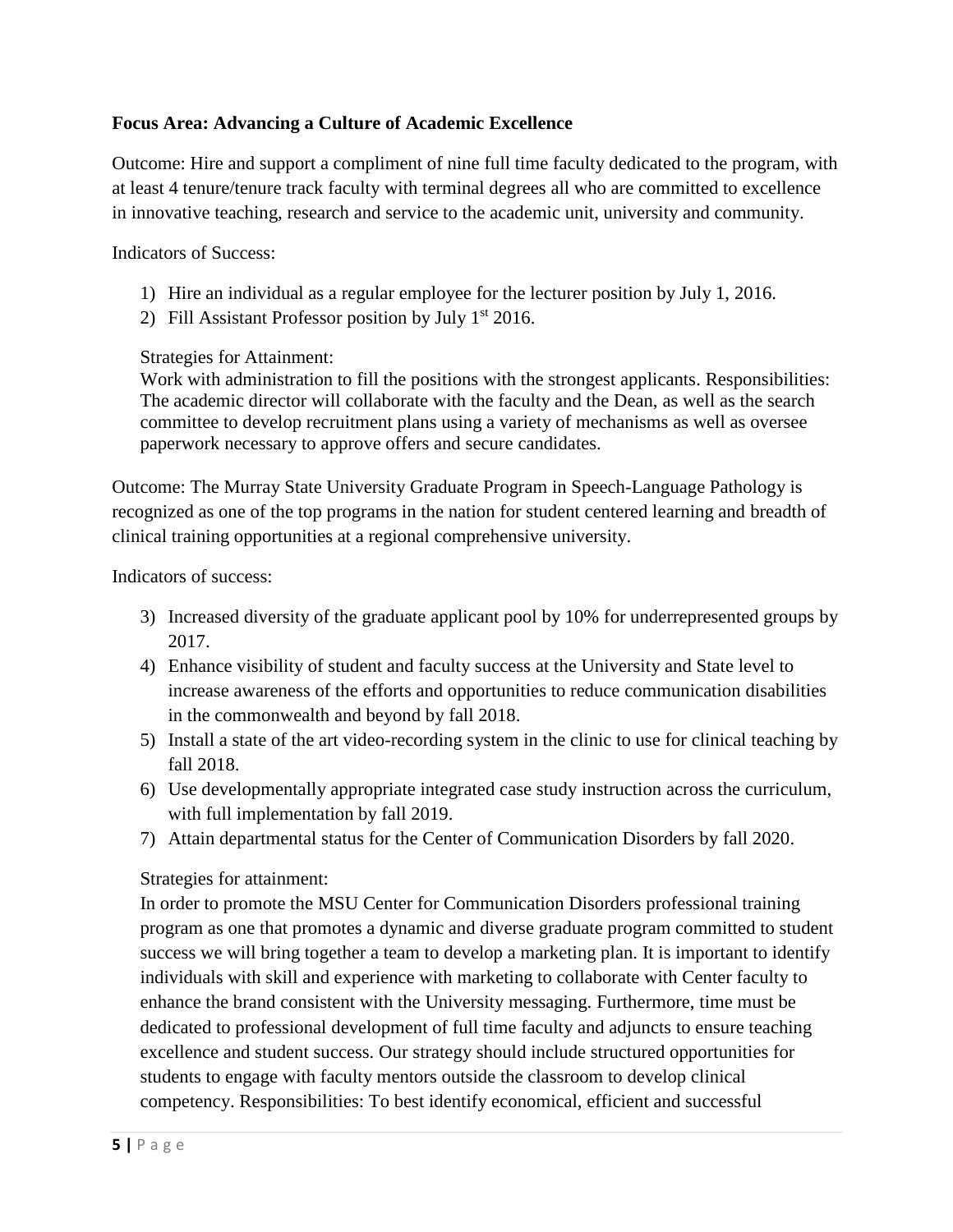strategies, the committee composition will include representation from the unit, college and university communications as well as the foundation. After the plan is developed the committee chair will write up the plan to present to the faculty. The clinical and academic activities of the undergraduate program, graduate program and MSU Speech and Hearing clinic are all tightly linked and as such this committee will address the needs of the graduate program as well as those of the Center for Communication Disorders. The Clinic Coordinator will identify options and resources for the clinic recording system, while consulting with the faculty. Additionally, the academic director and clinic coordinator will administer the program that targets a student faculty ratio of 20 to 1 or less for graduate cohorts and 25 to 1 for undergraduate cohorts. The program faculty already agree on the adoption of infusing case study teaching methods across the curriculum. The academic director and other key personnel will develop a plan that meets learning needs of students across the various cohorts using a library of case studies in various ways throughout their academic careers. It will also be necessary to train adjuncts in this method and expectations. Program administration and faculty will work with the Dean of COEHS to advocate and pursue departmental status.

Outcome: Expand clinical offerings to a wider variety of clients, especially those from underrepresented and underserved groups.

Indicators of Success:

8) Increase the breadth of clinical experiences provided by the MSU Speech & Hearing Clinic by 20% by fall 2016.

Strategies for Attainment:

The Clinic Coordinator will seek out and negotiate contracts for additional off-site supervision of graduate students to area school districts and other local entities. A priority area of growth is to enhance onsite experiences with the addition of two new clinical opportunities. Opportunities include activities in the area of voice, swallowing, adult rehabilitation, telehealth and underserved pediatric populations. Responsibilities: The Clinic Coordinator and other key personnel will examine data on current contracts, diagnostic groups and geographic regions being used to determine the most appropriate avenues for growth. Engagement with alumni and community partners will be required. This endeavor will also require ensuring adequate staffing for clinical supervision.

# **Focus Area: Advancing Knowledge to Benefit Society by Fostering Research, Scholarship and Creative Activities**

Outcome: Develop learning opportunities and research partnerships to increase access to advanced study in the area of speech-language pathology.